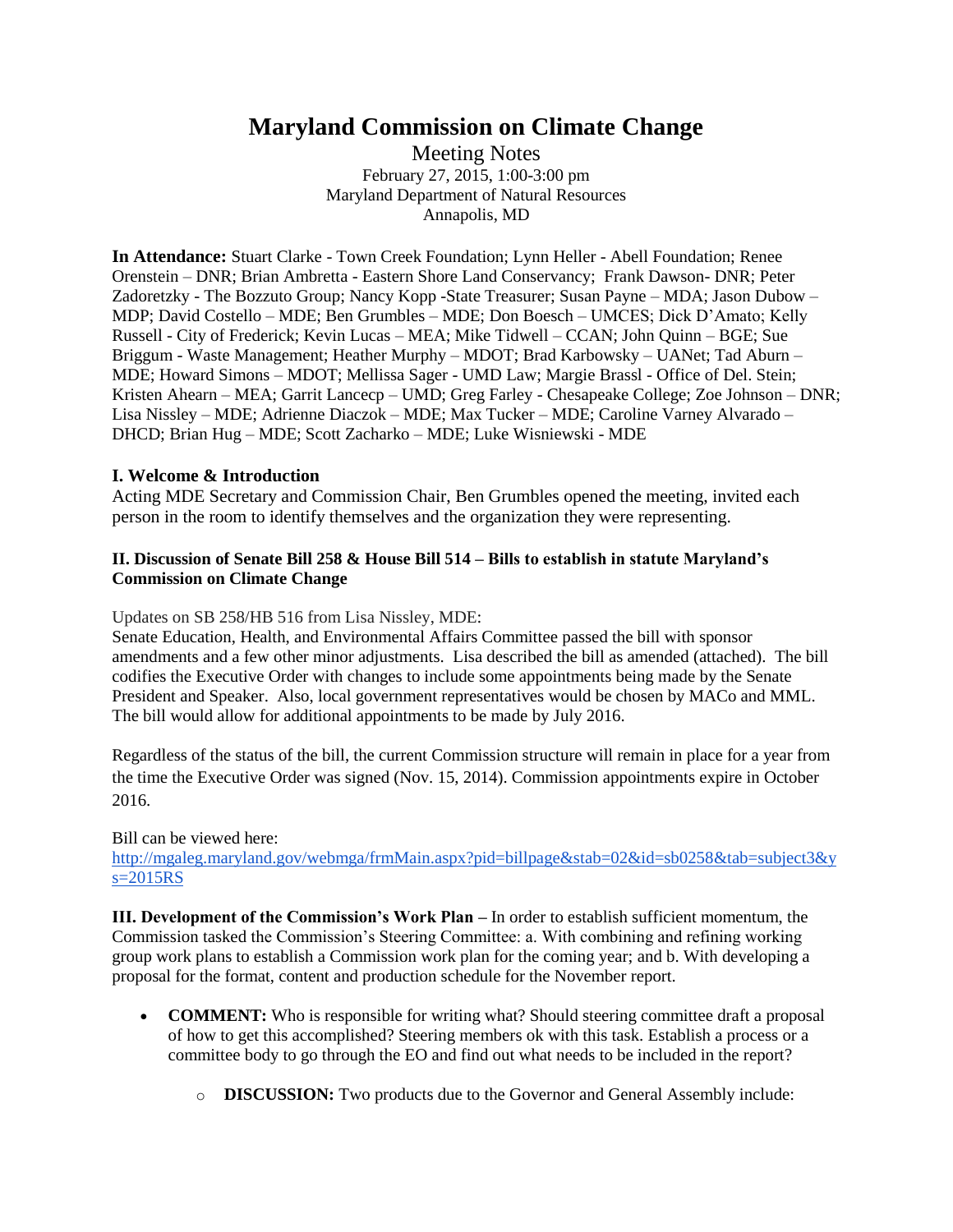- MDE GGRA status report
- Commission report due November 15, 2015
- The Commission should also be working on developing the Commission Climate Action Plan beyond 2020, this is an ongoing piece of work.
- **COMMENT:** Who will do the report? Should we draft report now?
	- o **DISCUSSION:** MDE will lead the drafting of the reports with help from other agency staff. Work will come out of working groups. Staff expertise needed in economic analysis the University has experts in this - can they assist? Commission looking for other things writers, experts, needed. Steering committee will oversee Commission report and action plans.
- **COMMENT:** Do we need more than four meetings per year to meet important deadlines? o **DISCUSSION:** Topic on hold until meetings discussed.
- **OUTCOME: Chairman Grumbles invited the motion to approve steering committee membership; Brad Karbowsky approved the motion; Lori Arguelles seconded; all in favor.**

# **IV. Meetings**

**Chairman Grumbles invited the motion to approve last meeting minutes from January 20, 2015; John Quinn approved the motion; Lynn Heller seconded; all in favor.**

**a. The Steering Committee** will meet monthly by conference call to discuss and drive Commission work, including report development and work plan implementation. Stuart and John will work with Adrienne to schedule a standing meeting.

### **b. Commission Meetings**

The Commission will meet in Western Maryland in April, on the Eastern Shore in July, and in Baltimore City in September to obtain and comment on working group and November report development updates, and to receive briefings on regional climate and energy work. Additionally, the Commission will meet at MDE in October to approve the Commission's November (annual) report.

The Commission discussed the need for additional meetings (in order to get work done) from the four originally agreed upon.

- **COMMENT:** Is it necessary to have meetings in Western MD and Eastern Shore as discussed in prior meeting? Driving will increase carbon footprint; farther distances will make for longer days and more time commitments from all. What is the purpose of traveling? If we travel longer distances for the purpose of engaging the public throughout the state does it take away from work progress on the report and other Commission deliverables?
- **DISCUSSION:** The point of visiting different regions is to engage the public and give the public the opportunity to have their ideas heard and possibly incorporated in the plan. It is important to get the public involved in the beginning and make them a part of the process. Public input will make for a stronger plan. ECO working group should prepare outreach/education materials ahead of Commission and public meetings, so public and Commission get the most out of meetings. ECO working group should also identify stakeholders in the region and reach out prior to meeting and/or obtain public feedback in advance of the Commission meetings outside of the Baltimore/Annapolis region.